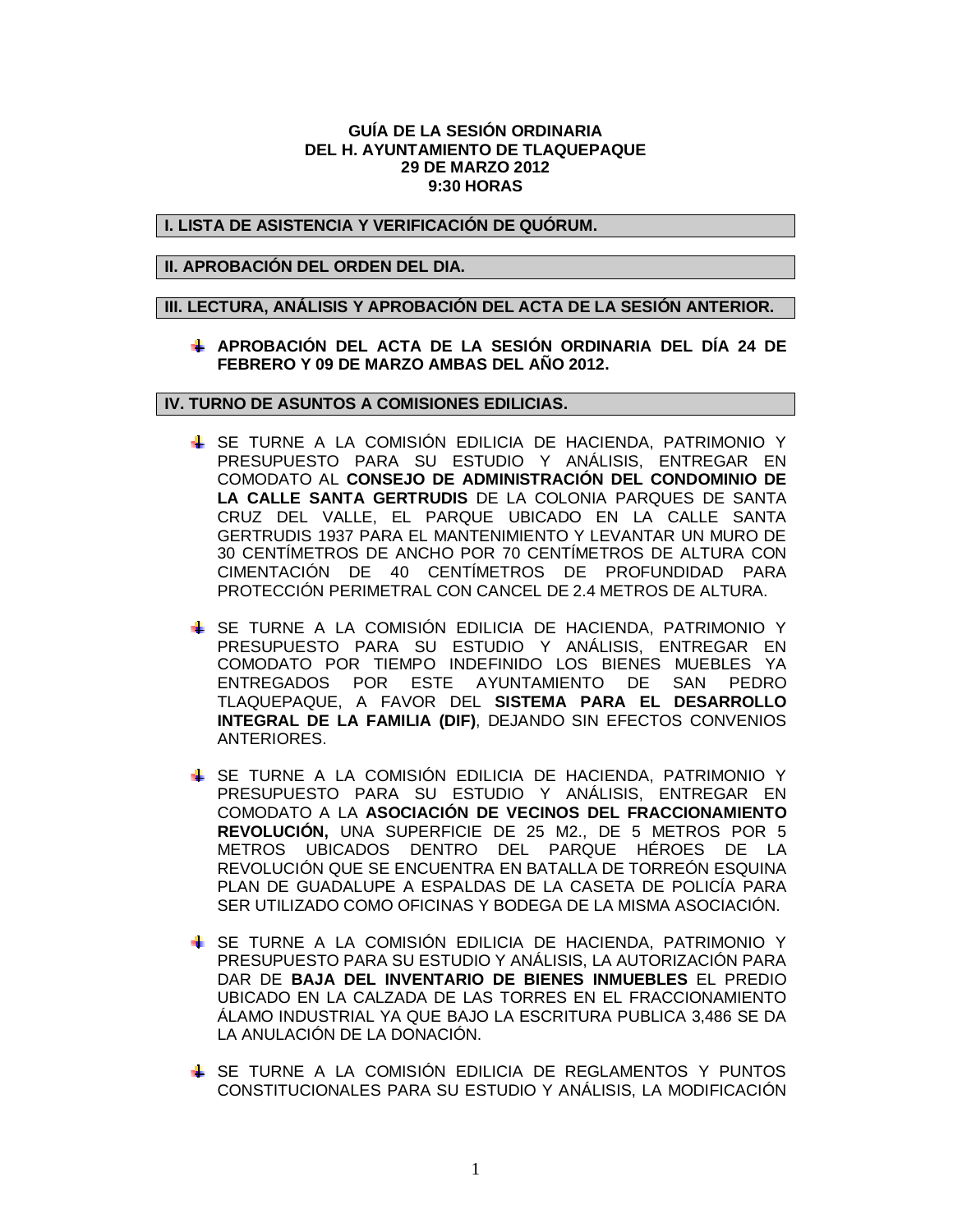AL **REGLAMENTO DE COMERCIO** DEL MUNICIPIO DE SAN PEDRO, TLAQUEPAQUE.

SE TURNE A LA COMISIÓN EDILICIA DE NOMENCLATURA PARA SU ESTUDIO Y ANÁLISIS, **OTORGAR EL NOMBRE DE AV. JESÚS MICHEL GONZÁLEZ** A LA PROLONGACIÓN DE LA AV. 8 DE JULIO DESDE EL PERIFÉRICO HASTA EL LÍMITE CON EL MUNICIPIO DE TLAJOMULCO DE ZÚÑIGA.

## **V. LECTURA, EN CASO DE DEBATE Y APROBACIÓN DE DICTÁMENES DE COMISIONES.**

- EXP. 06/2012, DICTAMEN EN SENTIDO **IMPROCEDENTE** QUE TIENE POR OBJETO: SE DESECHA LA PROPUESTA DE PERMUTA A CUENTA DE IMPUESTOS Y/O DERECHOS POR EL PAGO DEL SANEAMIENTO DEL PREDIO PROPIEDAD DEL **C. JOSÉ VELÁZQUEZ PONCE DENOMINADO "EL ZALATE"** DEL POBLADO DE SAN MARTÍN DE LAS FLORES DE ESTE MUNICIPIO, QUE EN EL AÑO 1993 FUE UTILIZADO POR EL AYUNTAMIENTO DE TLAQUEPAQUE COMO VERTEDERO DE BASURA SANITARIA, POR LAS RAZONES EXPUESTAS EN EL CUERPO DEL PRESENTE DICTAMEN.
- EXP. 52/2010, DICTAMEN EN SENTIDO PROCEDENTE QUE TIENE POR OBJETO: SE APRUEBA EN LO GENERAL Y EN LO PARTICULAR EL NUEVO REGLAMENTO DE **OBRAS PUBLICAS** DEL MUNICIPIO DE TLAQUEPAQUE.
- EXP. 141/2011, DICTAMEN EN SENTIDO PROCEDENTE QUE TIENE POR OBJETO: **PRIMERO.-** SE APRUEBA ENTREGAR EN COMODATO A LA ASOCIACIÓN VECINAL DE **PARQUES DEL BOSQUE**, POR UN TÉRMINO DE 10 AÑOS, EL PREDIO EI 02 PROPIEDAD MUNICIPAL CON UNA SUPERFICIE DE 6,807.32 METROS CUADRADOS, UBICADO EN LA AVENIDA PRIMAVERA EN EL FRACCIONAMIENTO ANTES DESCRITO, CON LA FINALIDAD DE CONSTRUIR UN CENTRO CULTURAL. SIN EMBARGO, EL COMODATO QUE SE ENTREGA QUEDA CONDICIONADO A QUE SE GARANTICE EN TODO MOMENTO EL LIBRE ACCESO A LAS INSTALACIONES DEL CENTRO CULTURAL Y EL LIBRE ACCESO POR LAS VIALIDADES. POR LO QUE DE NO CUMPLIRSE CON ESTA CONDICIÓN, EN CUALQUIER MOMENTO PODRÁ REVOCARSE EL COMODATO QUE SE APRUEBA. **SEGUNDO.-** SE AUTORIZA AL PRESIDENTE MUNICIPAL, SECRETARIO DEL AYUNTAMIENTO, SÍNDICO MUNICIPAL Y ENCARGADO DE LA HACIENDA MUNICIPAL, A FORMALIZAR EL CONTRATO DE COMODATO RESPECTIVO.

# **VI. ASUNTOS GENERALES.**

- SE AUTORICE LA DESIGNACIÓN DE DELEGADO EN SANTA ANITA.
- SE AUTORICE RECONOCER COMO EDIFICIO 100% **LIBRE DE HUMO DE TABACO** A TODOS LOS EDIFICIOS PÚBLICOS DEL AYUNTAMIENTO DE TLAQUEPAQUE, PARA PROTEGER LA SALUD DE LOS USUARIOS DE SUS SERVICIOS.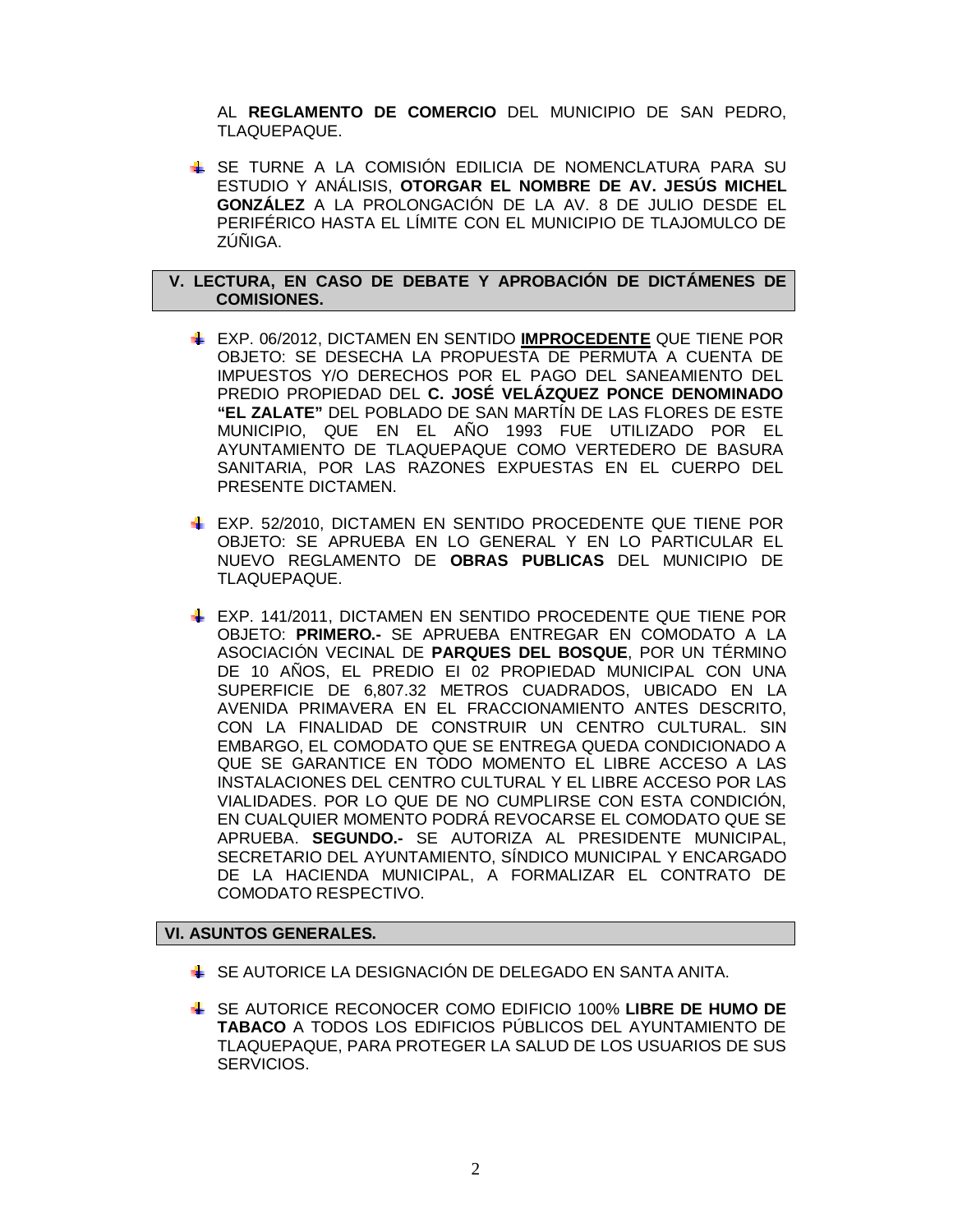- SE AUTORICE ACEPTAR EN DONACIÓN 15 VEHÍCULOS PROPIEDAD DEL SISTEMA INTERMUNICIPAL DE AGUA POTABLE Y ALCANTARILLADO.
- PRIMERO.- SE FACULTA AL PRESIDENTE MUNICIPAL, SÍNDICO MUNICIPAL, SECRETARIO DEL AYUNTAMIENTO Y ENCARGADO DE LA HACIENDA MUNICIPAL PARA FIRMAR UN CONVENIO DE COORDINACIÓN EN MATERIA DE REASIGNACIÓN DE RECURSOS CON EL GOBIERNO DEL ESTADO DE JALISCO PARA LA LIBERACIÓN DEL DERECHO DE VÍA PARA LA OBRA DENOMINADA **"CONVIVENCIA URBANO FERROVIARIA DE LA COLONIA LAS JUNTAS DEL MUNICIPIO DE SAN PEDRO TLAQUEPAQUE"**, POR LA CANTIDAD DE \$20'000'000.00 (VEINTE MILLONES DE PESOS 00/100 M.N.) PROCEDENTES DEL FONDO DEL CONSEJO METROPOLITANO. SEGUNDO.- SE FACULTE A LA SECRETARIA DE FINANZAS DEL ESTADO DE JALISCO A RETENER LAS PARTICIPACIONES ESTATALES Y FEDERALES PARA EL CASO DE INCUMPLIMIENTO POR PARTE DEL AYUNTAMIENTO DE SAN PEDRO TLAQUEPAQUE, JALISCO EN LA APLICACIÓN DEL REFERIDO RECURSO. TERCERO.- SE FACULTE AL ENCARGADO DE LA HACIENDA MUNICIPAL A EROGAR LOS PAGOS CORRESPONDIENTES LAS INDEMNIZACIONES PARA LA LIBERACIÓN DEL DERECHO DE VÍA PARA LA OBRA DENOMINADA "CONVIVENCIA URBANO FERROVIARIA DE LA COLONIA LAS JUNTAS DEL MUNICIPIO DE SAN PEDRO TLAQUEPAQUE".
- PRIMERO.- SE AUTORIZAN LAS MODIFICACIONES AL **PRESUPUESTO DE INGRESOS** PARA EL EJERCICIO FISCAL 2011**,** PARA QUEDAR COMO SE MUESTRA EN EL ANEXO I DEL PRESENTE DICTAMEN. SEGUNDO.- SE AUTORIZAN LAS MODIFICACIONES AL **PRESUPUESTO DE EGRESOS** 2011, PARA QUEDAR COMO SE MUESTRA EN EL ANEXO II Y II-A DEL PRESENTE DICTAMEN. ASÍ COMO EL EJERCICIO DEL GASTO DEL AÑO FISCAL 2011. TERCERO.- SE AUTORIZA LA **PLANTILLA DE PERSONAL** DE CARÁCTER PERMANENTE PARA EL EJERCICIO FISCAL 2011, PARA QUEDAR COMO SE MUESTRA EN EL ANEXO III DEL PRESENTE DICTAMEN. CUARTO.- SE AUTORIZA AL PRESIDENTE MUNICIPAL, SECRETARIO GENERAL DEL AYUNTAMIENTO, SINDICO Y AL ENCARGADO DE LA HACIENDA MUNICIPAL, PARA EJERCER EL PRESUPUESTO DE EGRESOS, CONFORME A LOS CAPÍTULOS Y PARTIDAS SEÑALADAS EN EL SEGUNDO PUNTO DE ESTE ACUERDO; ASÍ COMO PARA SUSCRIBIR DE MANERA CONJUNTA TODO TIPO DE CONTRATOS Y CONVENIOS QUE SE REQUIERAN PARA EL EFICAZ EJERCICIO PRESUPUESTAL. **QUINTO.-** SE AUTORICE AL ENCARGADO DE LA HACIENDA MUNICIPAL PARA HACER LOS AJUSTES PRESUPUESTALES CORRESPONDIENTES DE ACUERDO A LA DISPONIBILIDAD FINANCIERA QUE SE PRESENTE EN EL EJERCICIO FISCAL 2011. **SEXTO.-** SE REITERAN COMO VIGENTES, LAS DEMÁS DISPOSICIONES DEL PRESUPUESTO DE EGRESOS PARA EL EJERCICIO FISCAL DEL AÑO 2011, APROBADAS POR EL H. AYUNTAMIENTO MEDIANTE SESIÓN DEL 16 DE DICIEMBRE DE 2010.
- SE APRUEBA MODIFICAR EL ACUERDO DE AYUNTAMIENTO DE FECHA 29 DE AGOSTO DEL AÑO 2002, MEDIANTE EL CUAL SE AUTORIZÓ LA FIRMA DEL CONVENIO CON EL C. JUAN CABEZAS CABEZAS Y LA C. LUISA MUÑIZ ACEVEDO DE CABEZAS, EN LA QUE CEDEN AL MUNICIPIO LA SUPERFICIE DE 32.2 M2, UBICADA EN LA CALLE ERMITA ESQUINA GARDENIA, DE LA COLONIA "GUADALUPANA" Y QUE SE FORMAN DE 28 METROS LINEALES POR 1.15 METROS DE ANCHO Y, AL MISMO TIEMPO,